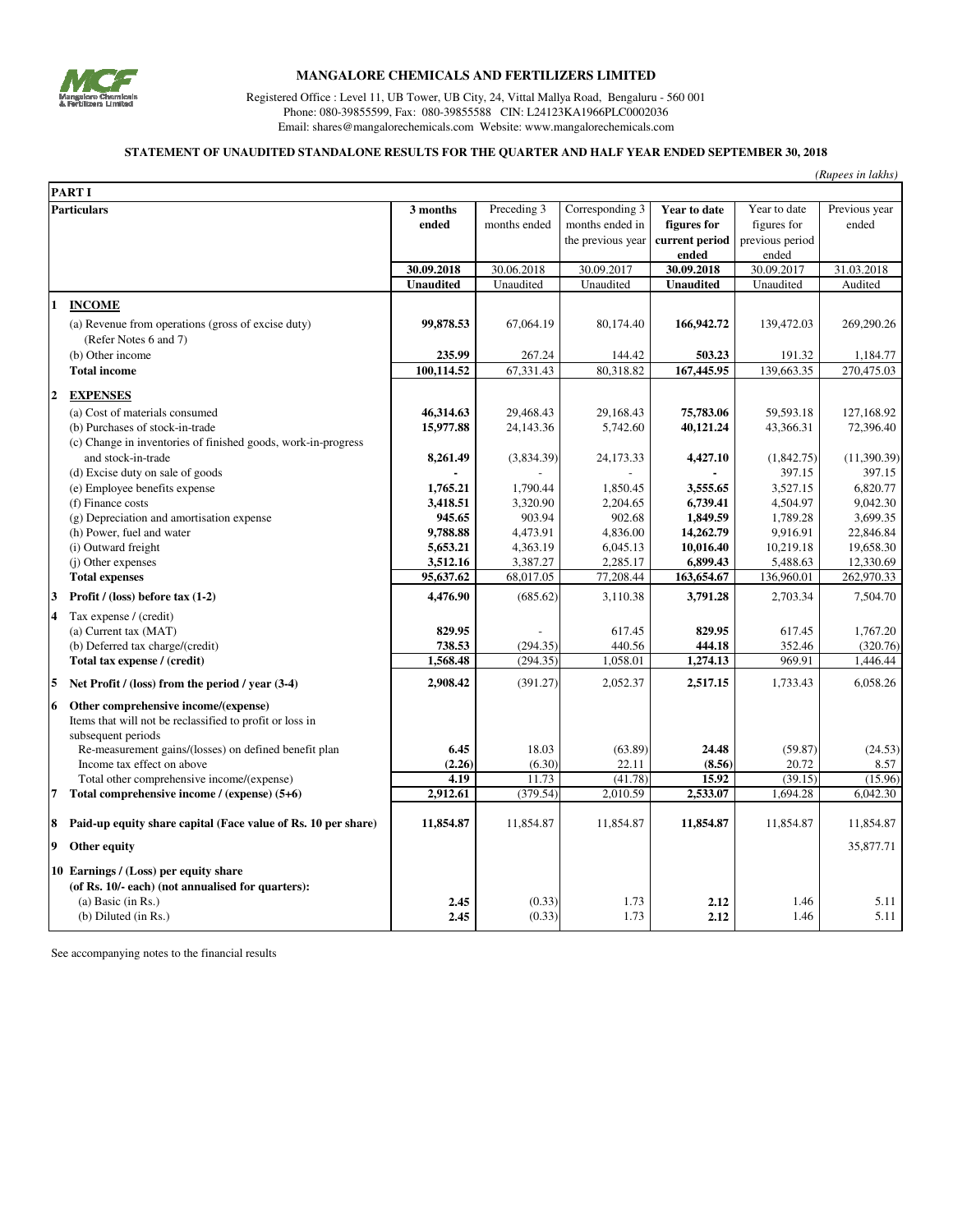

# **MANGALORE CHEMICALS AND FERTILIZERS LIMITED**

Registered Office : Level 11, UB Tower, UB City, 24, Vittal Mallya Road, Bengaluru - 560 001 Phone: 080-39855599, Fax: 080-39855588 CIN: L24123KA1966PLC0002036 Email: shares@mangalorechemicals.com Website: www.mangalorechemicals.com

### **STATEMENT OF STANDALONE ASSETS AND LIABILITIES**

|               |                                                                            | (Rupees in lakhs)   |                    |  |  |
|---------------|----------------------------------------------------------------------------|---------------------|--------------------|--|--|
|               |                                                                            | As at               | As at              |  |  |
|               |                                                                            | September 30, 2018  | March 31, 2018     |  |  |
|               |                                                                            | <b>Unaudited</b>    | Audited            |  |  |
|               | <b>ASSETS</b>                                                              |                     |                    |  |  |
|               | <b>Non-current assets</b>                                                  |                     |                    |  |  |
| (a)           | Property, plant and equipment                                              | 60,958.60           | 60,994.71          |  |  |
| (b)           | Capital work-in-progress                                                   | 3,172.65            | 3,303.21           |  |  |
| (c)           | Intangible assets                                                          | 105.14              | 96.13              |  |  |
| (d)           | Financial assets                                                           |                     |                    |  |  |
|               | (i) Loans                                                                  | 778.95              | 739.60             |  |  |
|               | (ii) Others                                                                | 60.45               | 40.98              |  |  |
| (e)           | Income tax assets (net)                                                    |                     | 44.03              |  |  |
| (f)           | Other non-current assets                                                   | 43.30               | 70.15              |  |  |
|               |                                                                            | 65,119.09           | 65,288.81          |  |  |
|               | <b>Current assets</b>                                                      |                     |                    |  |  |
| (a)           | Inventories                                                                | 33,738.81           | 39,690.86          |  |  |
| (b)           | Financial assets                                                           |                     |                    |  |  |
|               | (i) Trade receivables                                                      | 115,201.47          | 118,468.49         |  |  |
|               | (ii) Cash and cash equivalents                                             | 5,475.10            | 11,264.04          |  |  |
|               | (iii) Other bank balances                                                  | 2,002.66            | 823.99             |  |  |
|               | (iv) Others                                                                | 8,202.28            | 12,121.52          |  |  |
| (c)           | Other current assets                                                       | 5,093.91            | 3,141.64           |  |  |
|               |                                                                            | 169,714.23          | 185,510.54         |  |  |
|               | <b>Total assets</b>                                                        | 234,833.32          | 250,799.35         |  |  |
|               | <b>EQUITY AND LIABILITIES</b>                                              |                     |                    |  |  |
|               |                                                                            |                     |                    |  |  |
| <b>Equity</b> |                                                                            |                     |                    |  |  |
| (a)           | Equity share capital                                                       | 11,854.87           | 11,854.87          |  |  |
| (b)           | Other equity                                                               | 36,982.02           | 35,877.71          |  |  |
|               | <b>Liabilities</b>                                                         | 48,836.89           | 47,732.58          |  |  |
|               |                                                                            |                     |                    |  |  |
|               | <b>Non-current liabilities</b>                                             |                     |                    |  |  |
| (a)           | <b>Financial liabilities</b>                                               |                     |                    |  |  |
|               | (i) Borrowings<br>(ii) Others                                              | 20,433.39<br>208.11 | 19,686.81          |  |  |
| (b)           | Provisions                                                                 | 1,539.51            | 461.87<br>1,482.75 |  |  |
| (c)           | Deferred tax liabilities (net)                                             | 1,790.59            | 1,337.85           |  |  |
|               |                                                                            | 23,971.60           | 22,969.28          |  |  |
|               | <b>Current liabilities</b>                                                 |                     |                    |  |  |
| (a)           | Financial liabilities                                                      |                     |                    |  |  |
|               | (i) Borrowings                                                             | 82,726.88           | 113,257.79         |  |  |
|               | (ii) Trade payables                                                        |                     |                    |  |  |
|               | Total outstanding dues of micro enterprises and small enterprises          | 557.90              | 104.90             |  |  |
|               | Total outstanding dues of creditors other than micro enterprises and small |                     |                    |  |  |
|               | enterprises                                                                | 63,535.96           | 52,068.17          |  |  |
|               | (iii) Others                                                               | 13,695.98           | 12,298.45          |  |  |
| (b)           | Income tax liabilities (net)                                               | 3.50                |                    |  |  |
| (c)           | Other current liabilities                                                  | 604.79              | 1,494.66           |  |  |
| (d)           | Provisions                                                                 | 899.82              | 873.52             |  |  |
|               |                                                                            | 162,024.83          | 180,097.49         |  |  |
|               | <b>Total equity and liabilities</b>                                        | 234,833.32          | 250,799.35         |  |  |
|               |                                                                            |                     |                    |  |  |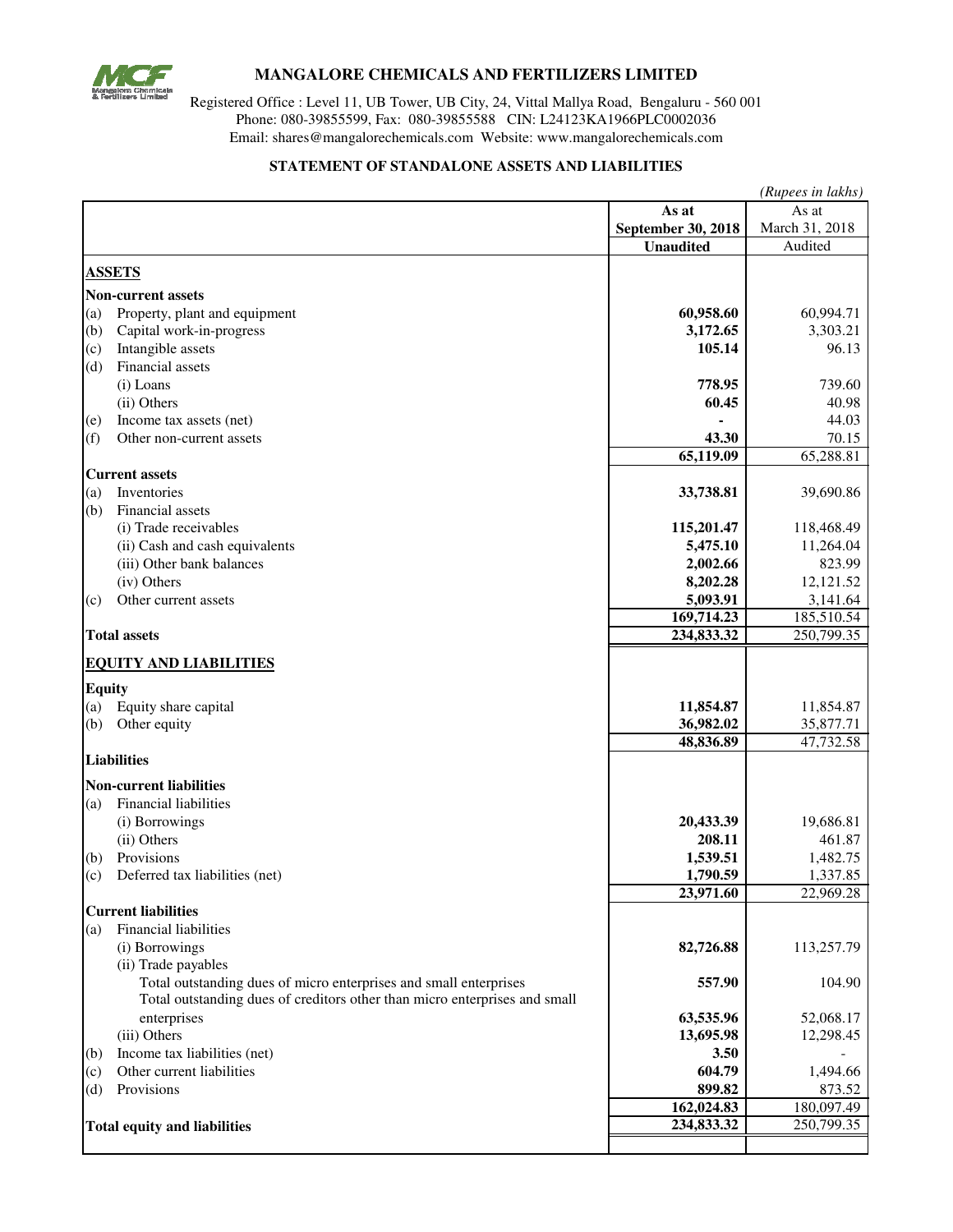## Notes:

- 1. The Ind AS financial results for the quarter ended September 30, 2018 and year to date from April 1, 2018 to September 30, 2018 of Mangalore Chemicals and Fertilisers Limited ("the Company") have been reviewed by th`e Audit Committee and approved by the Board of Directors at its meetings held on October 29, 2018 and have been subjected to limited review by the statutory auditors of the Company.
- 2. The Ind AS financial results have been prepared in accordance with the recognition and measurement principles laid down in Indian Accounting Standard 34 (Ind AS 34), "Interim Financial Reporting" prescribed under Section 133 of the Companies Act, 2013, read with Rule 3 of Companies (Indian Accounting Standards) Rules, 2015, as amended, and in terms of Regulation 33 of the SEBI (Listing Obligations and Disclosure Requirements) Regulations, 2015 and SEBI Circular No. CIR/CFD/FAC/62/2016 dated July 5, 2016.
- 3. The Company is engaged in the manufacture, sale and trading of fertilisers which constitutes a single operating segment as per Ind AS 108 and hence separate segment disclosures have not been furnished.
- 4. The Ammonia, Urea and ABC plants of the Company were shutdown from April 25, 2018 to June 10, 2018 for planned maintenance activities.
- 5. The urea concession has been estimated and accounted as per the Government of India ('GOI') notification dated June 17, 2015. The subsidy on phosphatic and complex fertilisers has been accounted based on the rates announced by the GOI under Nutrient Based Subsidy Policy, from time to time.
- 6. The Company recognises urea concession income from the GOI based on estimates and changes, if any, are recognised in the period/year of finalisation of the prices by the GOI under the scheme. Accordingly, revenue from operations for the quarter and year to date period ended September 30, 2018 and the year ended March 31, 2018 include additional urea concession income of Rs. 3,050.79 Lakhs and Rs. 2,068.68 Lakhs, respectively, relating to immediately preceeding financial year recognised on finalization of escalation/de-escalation claims.
- 7. Revenue from operations for the year to date period ended September 30, 2017 and the year ended March 31, 2018 is not comparable with the quarter and year to date period ended ended September 30, 2018, since excise duty formed part of expenses upto June 30, 2017, whereas, effective July 1, 2017 revenue is net of Goods and Service Tax ('GST').
- 8. Ind AS 115 Revenue from Contracts with Customers, mandatory for reporting periods beginning on or after April 1, 2018, replaces existing revenue recognition requirements. Under the modified retrospective approach there were no significant adjustments required to the retained earnings at April 1, 2018. Also, the application of Ind AS 115 did not have any significant impact on recognition and measurement of revenue and related items in the Ind AS financial results.
- 9. Vide GST Notification No. 26/2018 dated June 13, 2018, the department amended definition of 'Net Input Tax Credit' for the purpose of GST refund on account of inverted duty structure with effect from July 1, 2017 to include input tax credit availed only on inputs which excludes input services. The